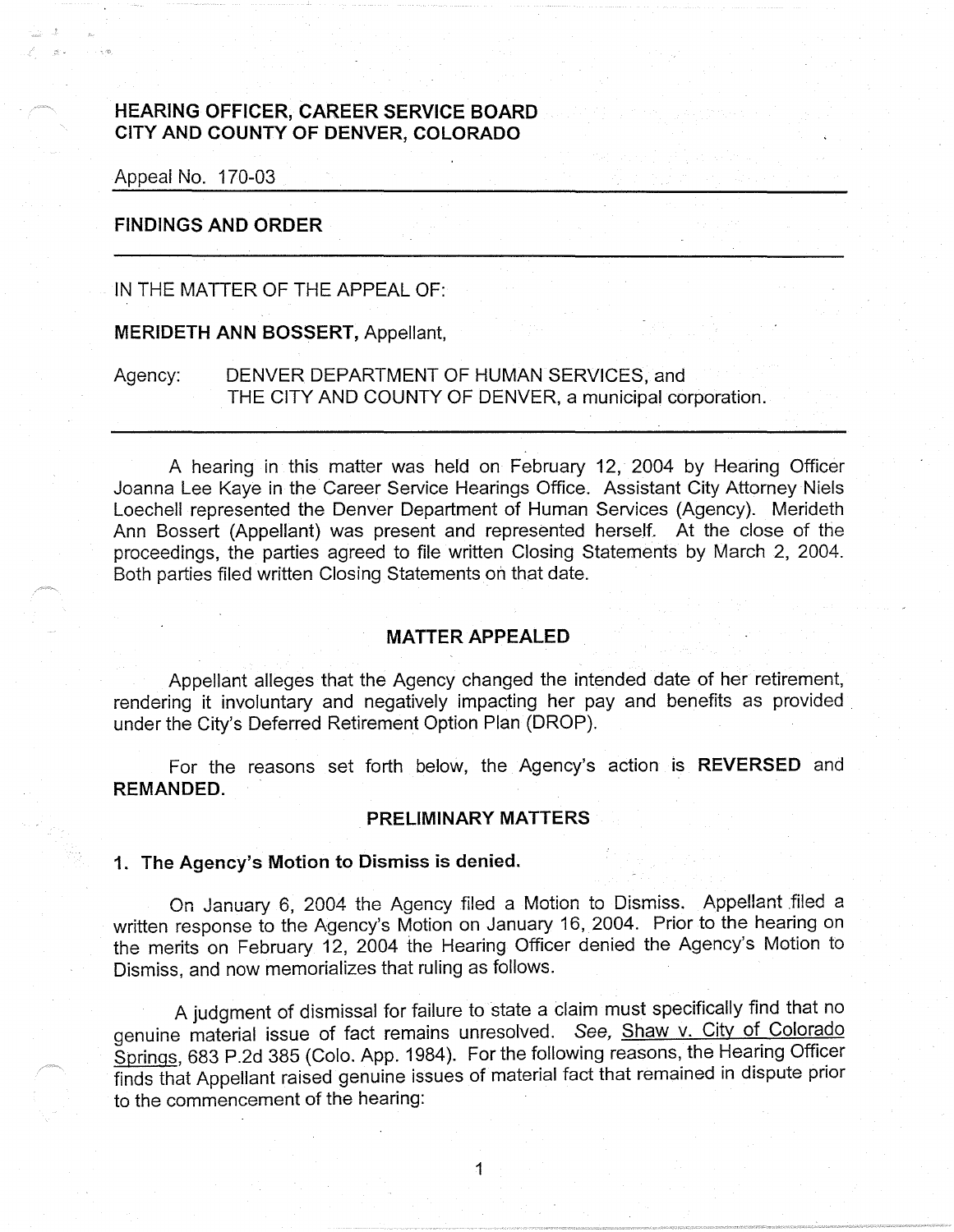# **a. Appellant alleged a CSR violation sufficiently to establish jurisdiction**

In its Motion to Dismiss, the Agency asserted that Appellant expressed the intent to "stop working on October 17, 2003" in her retirement letter (Exhibit A), and that this was therefore her voluntary date of retirement. The Agency posited that Appellant was paid accordingly, and that she therefore failed to allege a specific CSR violation.

Appellant responded that the Agency misconstrued her wishes as they were represented in the retirement letter. She asserted that her intent was to stop working on October 17, 2003 in order to utilize her accrued vacation time before actually retiring as her retirement letter (Exhibit A) indicated.

The Hearing Officer concluded a material issue remained in dispute as to whether the Agency misinterpreted Appellant's retirement letter. Appellant's allegations articulated a violation of CSR 19-10 b) sufficiently to establish jurisdiction. The Hearing Officer therefore concluded the Agency's argument that Appellant did not articulate a CSR violation must fail.

### **b. Appellant's retirement did not cause her to Jose hear appeal rights.**

The Agency next argued in its Motion to Dismiss that by voluntarily retiring, Appellant waived her appeal rights. While typically this is true, it is not true when the retirement date itself is called to question as it was in this appeal. Upon learning of the Agency's decision to designate October 17, 2003 as her official retirement date, Appellant timely filed her appeal, alleging this date was involuntary in violation of CSR 19-10 b). Once appealed, such an action is not considered final until the Hearing Officer renders a decision on the. ultimate issue. Thus, the Hearing Officer concluded the Agency's argument that it is entitled to a dismissal because Appellant waived her appeal rights by "voluntarily" retiring must also fail.

# **c. The Agency's argument that Appellant's requested remedies violate Executive Order 78 depends on a determination of the issue on appeal.**

Executive Order 78 states in relevant part:

- I. The last day of employment shall be the date of the employee's voluntary retirement or resignation...
- II. Each employee separating from employment with the City and County of Denver for any reason shall be paid accrued benefits and salaries according to established Career Service Authority ... rules ...

### CSR 11-39A in turn states in relevant part:

B. While participating in the DROP and for any period of continuous City employment following the end of the DROP, the employee shall continue to accrue sick leave hours in the same manner as a regular employee. During the DROP period, any accumulated sick leave may be converted into vacation leave if used immediately upon conversion. The employee shall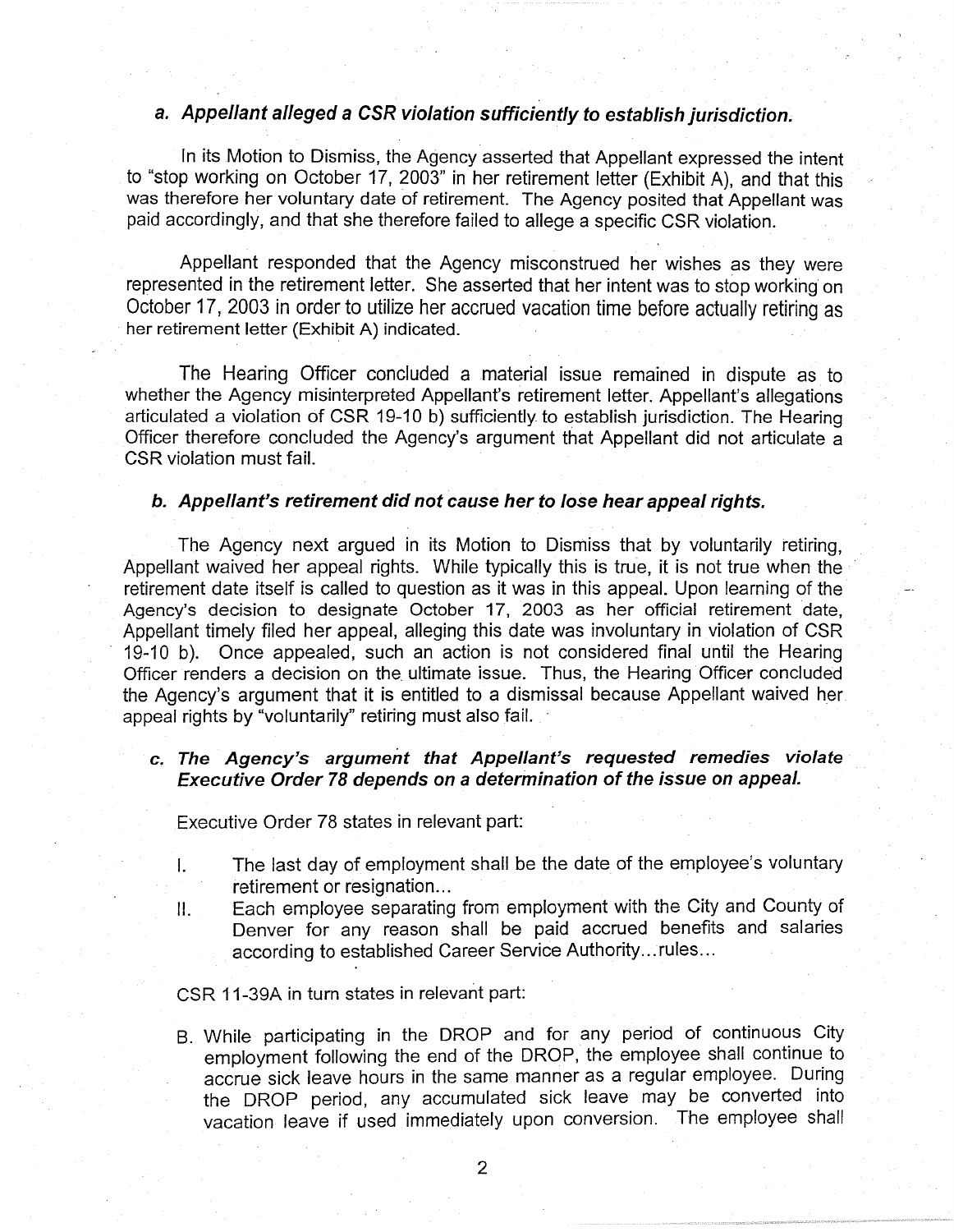begin the new accrual in the DROP program with a zero balance in the sick leave bank.

C. Upon final separation from City employment due to retirement or death, the employee who is participating or has participated in DROP shall be paid for one~half of any accrued, but unused sick leave hours that accumulated after the employee's retirement without separation from employment...<sup>1</sup>

Appellant was a participant of the DROP program at the time of her retirement. She asserted that the Agency prematurely designated her retirement date before allowing her to convert and use her sick leave. She argues that she had already worked several hours when she discovered the Agency had previously processed her retirement, and was then compelled to work additional hours under the Agency's threat of a poor recommendation, despite its refusal to compensate her because she was officially retired.

In its Motion to Dismiss, the Agency argued that since Appellant voluntarily retired and had been paid accordingly, she is barred by Executive Order 78 and the CSR rules from seeking any further remedy. Again, the Agency's argument rested on the ultimate question of whether or not Appellant's retirement was voluntary. The Hearing Officer observed since Appellant's appeal stayed the finality of her retirement, the applicability of Executive Order 78 remained yet to be determined.

For the above reasons, the Hearing Officer denied the Agency's Motion to Dismiss, and the case proceeded to a hearing on the merits.

### **2. Appellant bears the burden of proof in her challenge of a non-disciplinary, administrative action.**

The processing of an employee's retirement letter is an administrative action not specific to an employee's conduct or performance. There is a presumption of "validity and regularity" in administrative actions. See, Velasquez v. Dept. of Higher Education, P. 3d , WL 22097754 (Colo. App. 2003); Garner v. Colo. State Dept. of Personnel, 835 P.2d 527 (Colo. App. 1992). The ''proponent of an order" is the person who brings the action in question. See, Velasquez, above. The proponent of a challenge to an administrative action (Appellant in this case) therefore bears the burden to prove the administrative action was not valid or regular. Garner, above; see also, Dept. of Institutions v. Kinchen, 886 P.2d 700 (Colo. 1994). The proponent must prove by a preponderance of the evidence that the Agency's action was arbitrary or capricious, and/or contrary to rule or law. <sup>2</sup> See, Renteria v. Colo. State Dept. of Personnel, 811 P.2d 797 (Colo.1991.)

<sup>&</sup>lt;sup>1</sup> "Retirement without separation from employment" refers to the period of employment after an employee enters the DROP program.

 $2A$  "preponderance of evidence" means that a party must demonstrate the assertions it makes in support of its claims are more likely true than not.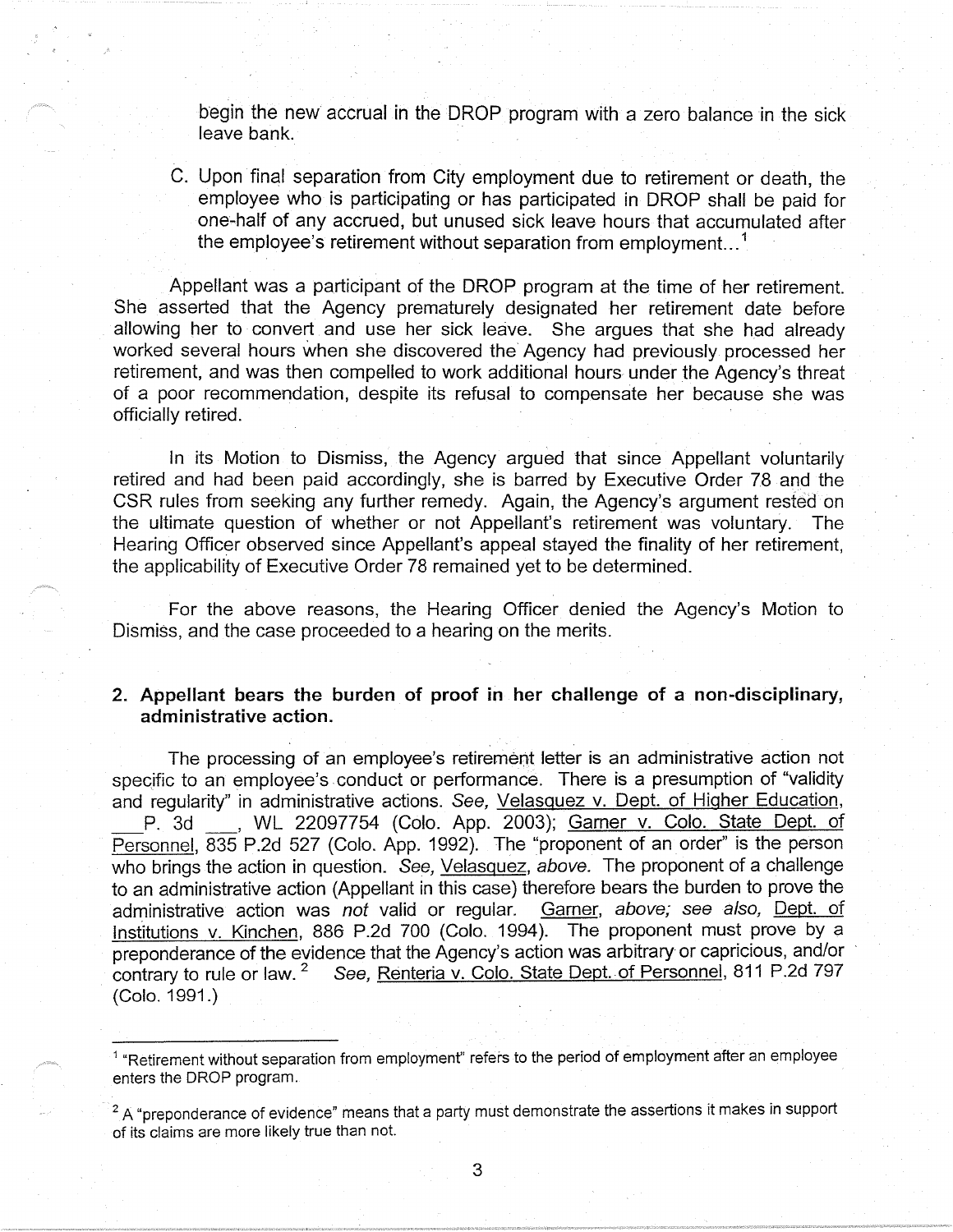In Lawley *v.* Dept. of Higher Education, 36 P.3d 1239 (Colo. 2001), the Colorado Supreme Court specifically restated that the arbitrary or capricious exercise of discretion by an administrative agency can arise in only three ways:

"(a) By neglecting or refusing to use reasonable diligence and care to procure such evidence as it is by law authorized to consider in exercising the discretion vested in it. (b) By failing to give candid and honest consideration of evidence before it on which it is authorized to act in exercising its discretion. (c) By exercising its discretion in such manner after a consideration of evidence before it as clearly to indicate that its action is based on conclusions from the evidence such that reasonable [persons] fairly and honestly considering the evidence must reach contrary conclusions."

Lawley, *above* at 1252, *quoting* Van DeVeght v. Board of County Comm'rs, 98 Colo. 161, 55 P.2d 703 (1936). .

The burden of proof is on Appellant to show by a preponderance of the evidence that the Agency's decision to process her retirement as effective on October 17, 2004 was arbitrary or capricious in one of the three ways set forth above in Lawley, or that it was.contrary to rule or law.

#### **ISSUES**

- 1. Whether Appellant has shown the Agency's action in processing her retirement as effective on October 17, 2003 was arbitrary, capricious or contrary to rule or law.
- 2. If so, what if any remedies are available to Appellant.

#### **FINDINGS OF FACT**

Based on the evidence presented at the hearing, the Hearing Officer finds the following to be fact:

- 1. Appellant was a social worker for the Agency since 1970. She worked in a variety of programs in the general area of Child Welfare Services. Appellant was a half-time employee since 1976. She was eligible to accrue leave at half the rate of a full~time employee of her tenure. At the time of her retirement, Appellant accrued\_ seven hours annual leave and four hours sick leave per month.
- . 2. "Deferred Retirement Option Plan" (DROP) is an optional retirement plan available to City employees as an alternative to the standard retirement plan, Denver Employee Retirement Plan (DERP). Both plans are administered by the same agency, the Denver Retirement Board. Upon entry into the DROP program, the employee's maximum retirement benefit is deferred to a separate DROP account, to which subsequent retirement contributions are made. The employee is paid for unused annual and sick leave, and begins accruing annual and sick leave thereafter at the same rate as before entering the DROP program. The employee continues to work and receive the regular salary. Once under the DROP plan, an employee may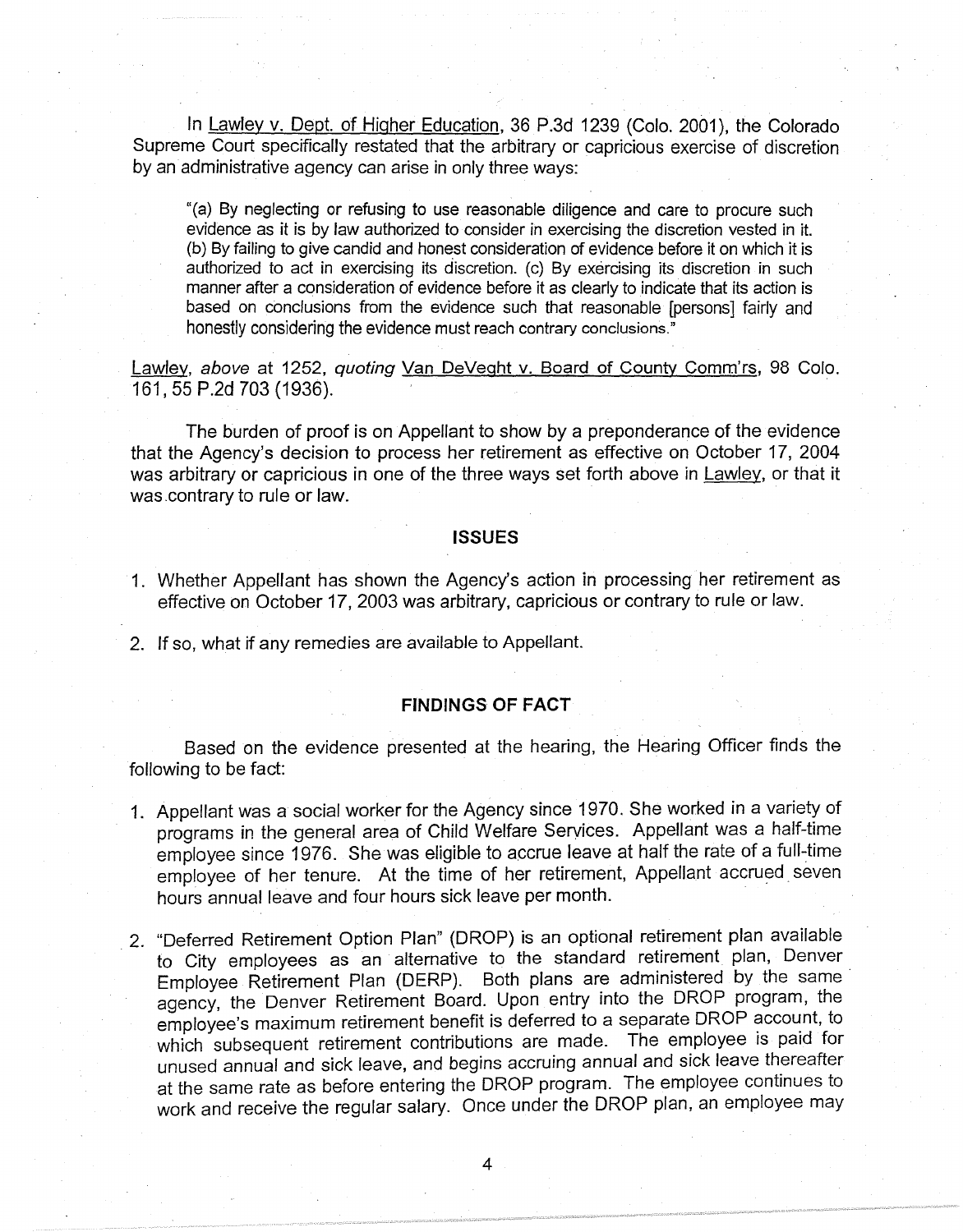convert and use the full amount of accrued sick leave as vacation leave, if the employee uses it upon conversation while still employed. However, if the employee has not converted and used the sick leave as vacation time at the time of retirement, the employee is paid only half the value of unused sick leave hours and the other half is lost. (See, CSR 11-39A, above.)

- 3. Appellant opted out of the City's retirement system and entered the DROP program . on October 1, 2002. She was paid for her sick and annual leave balances at that time. As a half-time employee, she again began accruing 7 hours annual leave and 4 hours sick leave per month.
- 4. Employees, including those under the DROP plan, are typically permitted to use all their accrued leave on an extended vacation prior to retiring. They are expected to work with their direct supervisors in arranging for pre-retirement leave use, and are ultimately expected to coordinate with the Agency's Human Resources Department to finalize their retirement arrangements.
- 5. In September of 2003, Appellant decided to retire sometime in December after using her accrued leave on an extended vacation. She notified the Denver Retirement Board of these plans.
- 6. As a social worker whose cases primarily involved special needs children, Appellant had many complex cases needing concise transfer summaries to familiarize newly assigned workers with the immediate needs of the children. Appellant had received cases with very poor transfer summaries in the past and was ;determined not to make the same mistake in transferring her own cases before retiring. She planned to complete thorough transfer summaries for each case before officially retiring.
- 7. As of September 29, 2003 Appellant knew she had accrued 48 hours of sick leave, but was uncertain whether she had 74 or 79 hours of annual leave due to a five-hour accounting discrepancy.
- 8. Appellant consulted with her supervisor, Twilla Stiggers (Stiggers) on September 29, 2003 concerning her plan to utilize her accrued leave time for an extended vacation, and then retire. Stiggers agreed with this plan. No specific retirement date was established because of the accounting error.
- 9. Based on their agreement, Appellant drafted and submitted a letter of retirement to Stiggers on September 29, 2003. The letter states as follows in relevant part:

I wish to retire from my employment with Denver Human Services. I would like to stop working on October 17, 2003. **In order** *to* **maximize my DROP payments and my deferred compensation,** I **request permission to take an extended vacation of about 7 weeks from October 17 until approximately December 5, 2003.** 

**As a half-time worker,** I **am paid** *to* **work 20 hours per week. As of October 1,** I **have 7 4-79 hours of annual leave (there is a discrepancy that needs to**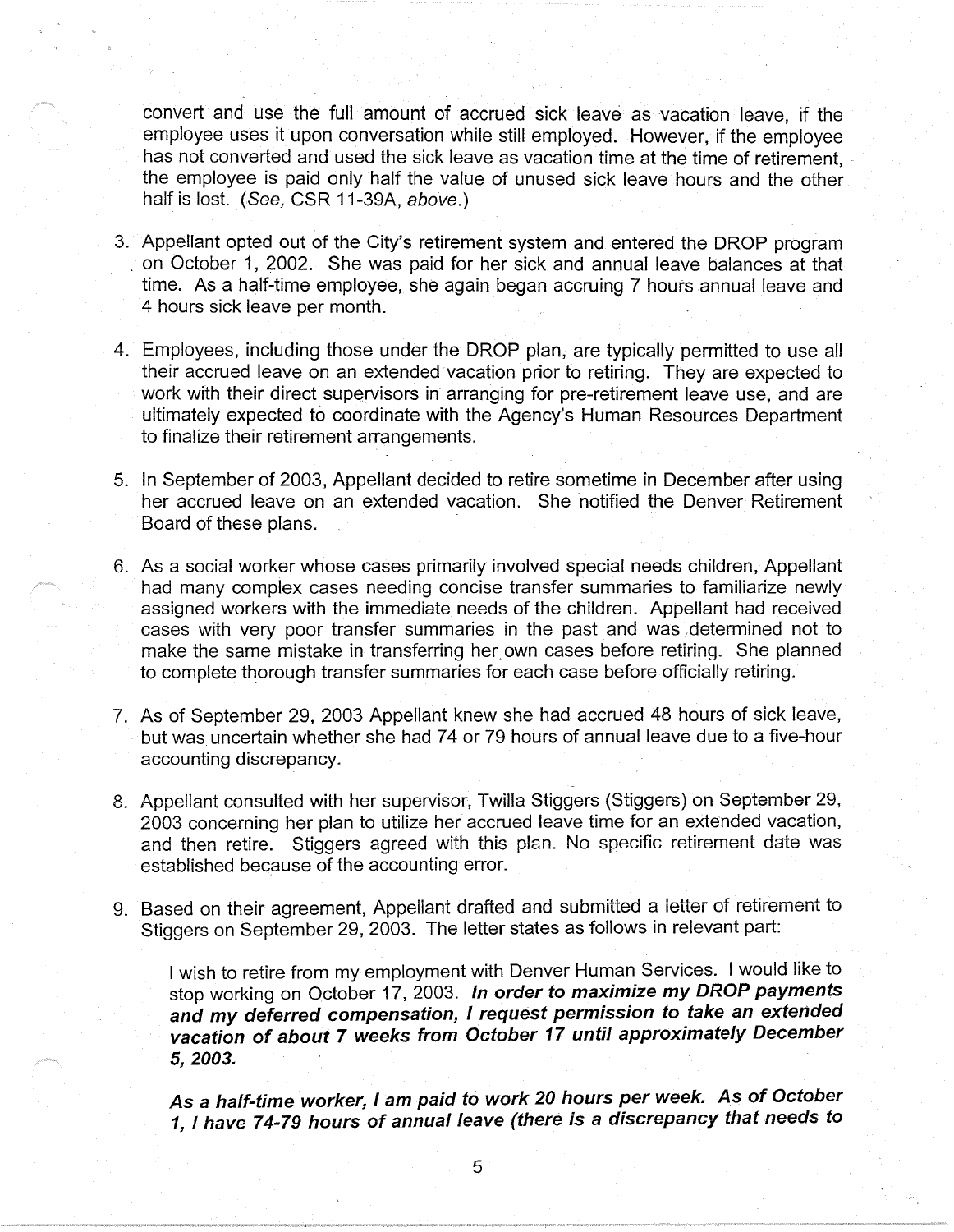**be resolved). As a member of DROP, I am entitled to convert sick leave to annual leave on a one-for-one basis and then use it immediately. Thus, in mid November I wish to convert my 48 hours of sick leave to annual leave and continue on vacation until that leave runs out in December.** (Exhibit A; emphasis added.)

- 10. Upon receipt of Appellant's retirement letter (Exhibit A), Stiggers signed the bottom of the letter, stating: "Merideth, I accept your notice of retirement." By this signature, Stiggers intended to accept the entire plan she and Appellant had discussed, including Appellant's use of her vacation time prior to officially retiring in December of 2003. Both women understood at that time that Appellant would complete transfer summaries in all her cases before retiring.
- 11. Stiggers immediately gave a copy of Appellant's retirement letter (Exhibit A) to her supervisor, Ongoing Child Protection Manager Janice McIntosh (McIntosh), and Senior Agency Personnel Analyst Julie Maers (Maers) in Human Resources. Both women independently reviewed the letter.
- 12. McIntosh is not an expert in retirement matters. She made no technical distinction between the official date of termination and Appellant's last day of work when she read the letter.
- 13. Maers' understanding of the letter was that Appellant intended to retire on October 17, 2003, and that Stiggers accepted Appellant's retirement date as October 17, 2003 by signing the bottom of the letter. Maers proceeded to handle Appellant's retirement based on those assumptions. She forwarded Appellant's case to personnel technician Tracy Bueno (Bueno), and payroll technician Doreen Romero (Romero), for processing.
- 14. Romero recalls leaving a message on Appellant's phone machine sometime in early October stating that Appellant's request in her retirement letter as Romero understood it was not permitted under the CSR rules. Appellant never received this message or responded to it. Romero proceeded to process Appellant's retirement letter.
- 15. On October 2 and 3, 2003, Stiggers called Maers and left messages seeking guidance on what if any arrangements were necessary for Appellant's use of her accrued leave. As of Thursday, October 9, 2003 Maers had not called Stiggers back. Stiggers became concerned and contacted an employee Human Resources, who advised Stiggers to keep trying to contact Maers and discuss the matter with her.
- 16. On Friday, October 10, 2003 Stiggers ran into Maers in the hallway and told her she was concerned about Appellant's situation because the date of October 17, 2003 was approaching. Maers told Stiggers she needed to talk with Bueno, who was the individual responsible for arranging exit interviews.

ł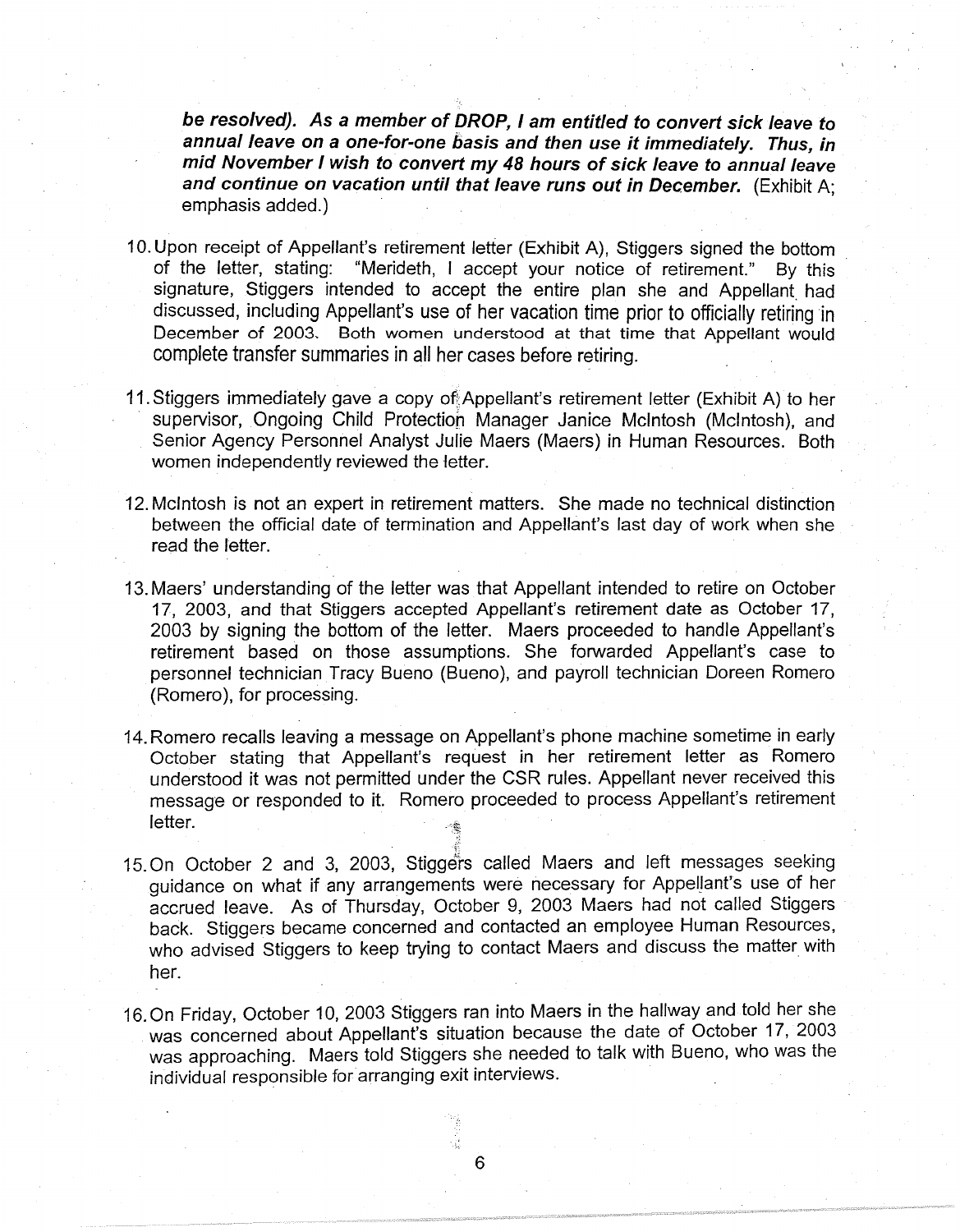- 17.Stiggers exchanged several phone messages with Bueno between October 10 and 17, 2003. Stiggers did not make contact with Bueno until the early morning of October 17, when they spoke on the phone. Stiggers asked Bueno about Appellant finishing her work. Bueno told Stiggers the Agency had already accepted October 17, 2003 as Appellant's retirement date, and that Bueno would conduct an exit interview with Appellant. Bueno asked Stiggers to have Appellant contact her and Maers as soon as possible to do the exit interview.
- 18.Appellant came to work on Friday, October 17 still under the impression that she would soon be on vacation. However, she had a large number of transfer summaries remaining and intended to finish the work before her eventual retirement.
- 19. Stiggers went to Appellant's office after her conversation with Bueno that morning and told Appellant to contact Bueno and Maers as soon as possible to arrange an exit interview. Stiggers has virtually no experience in processing retirement benefits and did not understand the significance of Buena's comment about Appellant's retirement date. She did not tell Appellant about this comment on the morning of October 17, 2003.
- 20.Appellant called Bueno and Maers before 9:00 a.m. on October 17, 2003 and left messages stating she would be available on Monday, October 20, 2003 for an exit interview if they would call her back with a time.
- 21. At the end of the working day on October 17, 2003, Appellant still had a large amount of work remaining, and still had received no return calls from Bueno or Maers. She called them both back and left messages stating that since she had not heard from them, she was rescinding the offer to arrange an exit interview on Monday, October 20, 2003.
- 22. Before leaving work the night of October 17, 2003 Appellant also left a voicemail message with Stiggers, stating that she could come in and finish her remaining work as soon as Stiggers let her know what had been worked out with Human Resources concerning her vacation leave. Appellant then left leave requests on Stiggers' desk for four hours personal paid leave on October 20, 2003, and for annual leave from October 21 through 31, 2003. Appellant assumed she would have to come back in every two weeks and turn in new leave slips.
- 23.Appellant came to work on Saturday, October 18, and worked 6 hours that day. She still had transfer summaries to complete after working that day. She worked periodically from home during the following week, primarily contacting families to prepare them for the transfer of their cases.
- 24. Bueno recalls trying to reach Appellant several times unsuccessfully during the week of October 13, 2003, and then having a telephone conversation with Appellant on October 20 during which she explained that Appellant could not use vacation time after her official retirement date. Appellant has no recollection of this call.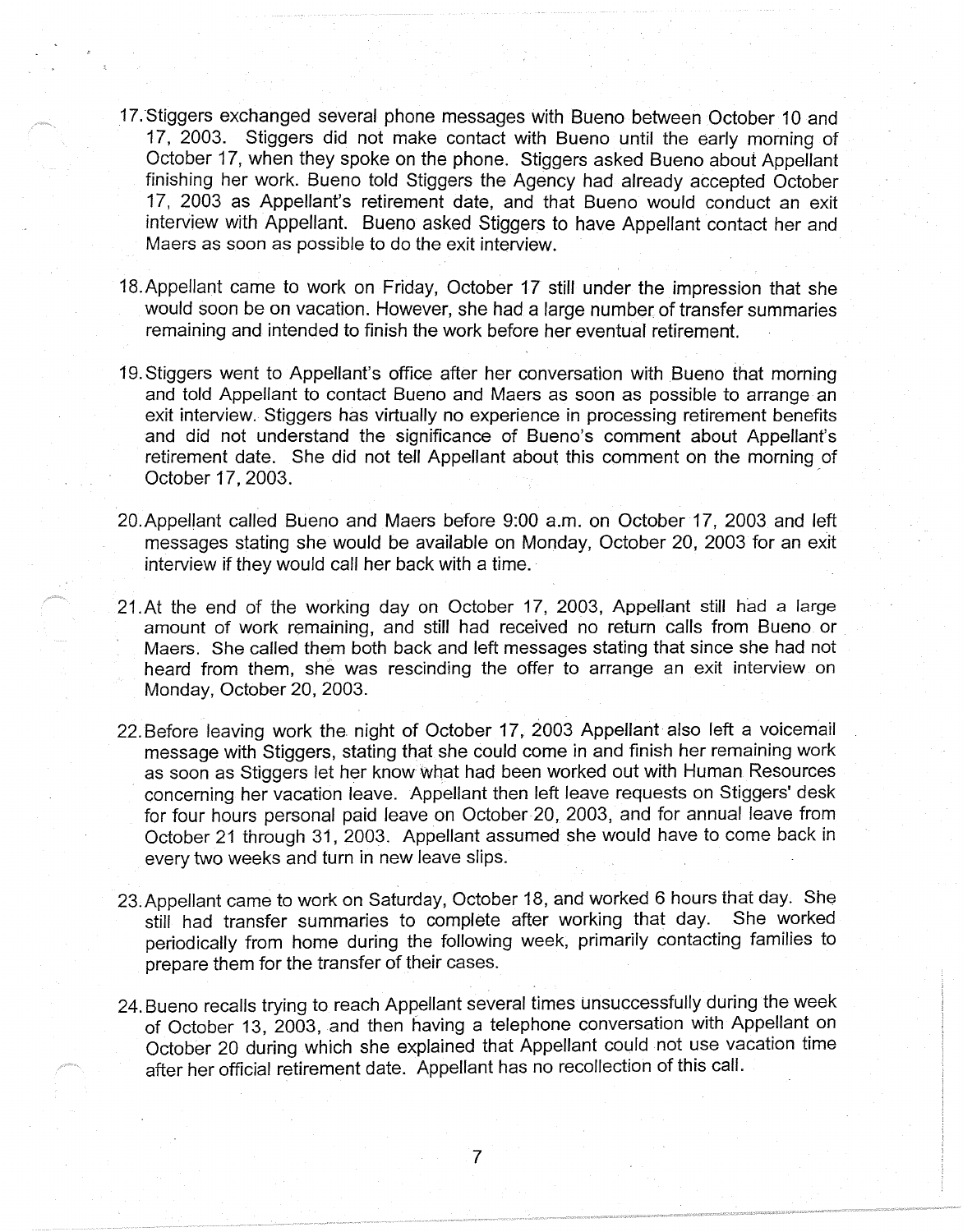- 25.Stiggers did not realize the Agency had accepted October 17, 2003 as Appellant's official date of termination until Tuesday October 22, 2003 when she received an email from Human Resources. Prior to that, Stiggers thought the retirement letter (Exhibit A) clearly relayed Appellant's intent to use her vacation leave before officially retiring.
- 26.After Stiggers received the e-mail on October 22, 2003 she did not immediately tell Appellant. Instead, she went to McIntosh and informed her of the apparent problem. During this discussion, McIntosh understood the main concern to be that Appellant's work was not done and she needed to come in and finish it. McIntosh advised Stiggers that she arid Appellant needed to consult with Human Resources because McIntosh was not sure what would be allowed or not allowed.
- 27. McIntosh contacted Human Resources and spoke to Maers about Appellant's unfinished work. Maers told McIntosh the Agency could have some flexibility in allowing Appellant to finish her work after the official retirement date if Stiggers agreed to help accommodate this request.
- 28.Appellant received a voice mail from Stiggers on October 22, relaying that Bueno told Stiggers to get Appellant to turn in her personal items. Stiggers did not mention the October 17, 2003 retirement date in this message. Appellant sent a return voicemail message stating she would do this as soon as possible, but she needed the items to do her work.
- 29. On October 23, 2003, Appellant had not heard back from Stiggers about arrangements to finish her work. Appellant left numerous voice mail messages for Stiggers asking what she had worked out with Human Resources.
- 30.Appellant and Stiggers spoke by telephone on the morning of October 24, 2003. Stiggers indicated a problem with Appellant's request to use her accrued leave, but declined to discuss the issue of leave use, directing Appellant to talk with McIntosh.
- 31.After speaking with Stiggers on the morning of October 24, 2003 Appellant called McIntosh and asked what the problem was with using her accrued leave. McIntosh did not know the answer to this question. She contacted Maers and they spoke. Maers told McIntosh that Appellant's retirement letter (Exhibit A) said the last day of work would be October 17, 2003, that the auditor's office had already processed that date as the official date of retirement, and that Appellant could not use leave after her official retirement date under the CSR rules.
- 32. McIntosh called Appellant back at 3:30 p.m. on October 24, 2003 and relayed the following things. Appellant's termination date was October 17, 2003. The letter was at the auditor's office and had already been processed. Appellant's termination date could not be changed. There is a CSR rule that prohibits use of sick and annual leave to extend a retirement date. Appellant would receive payment for all her vacation leave and half of her sick leave.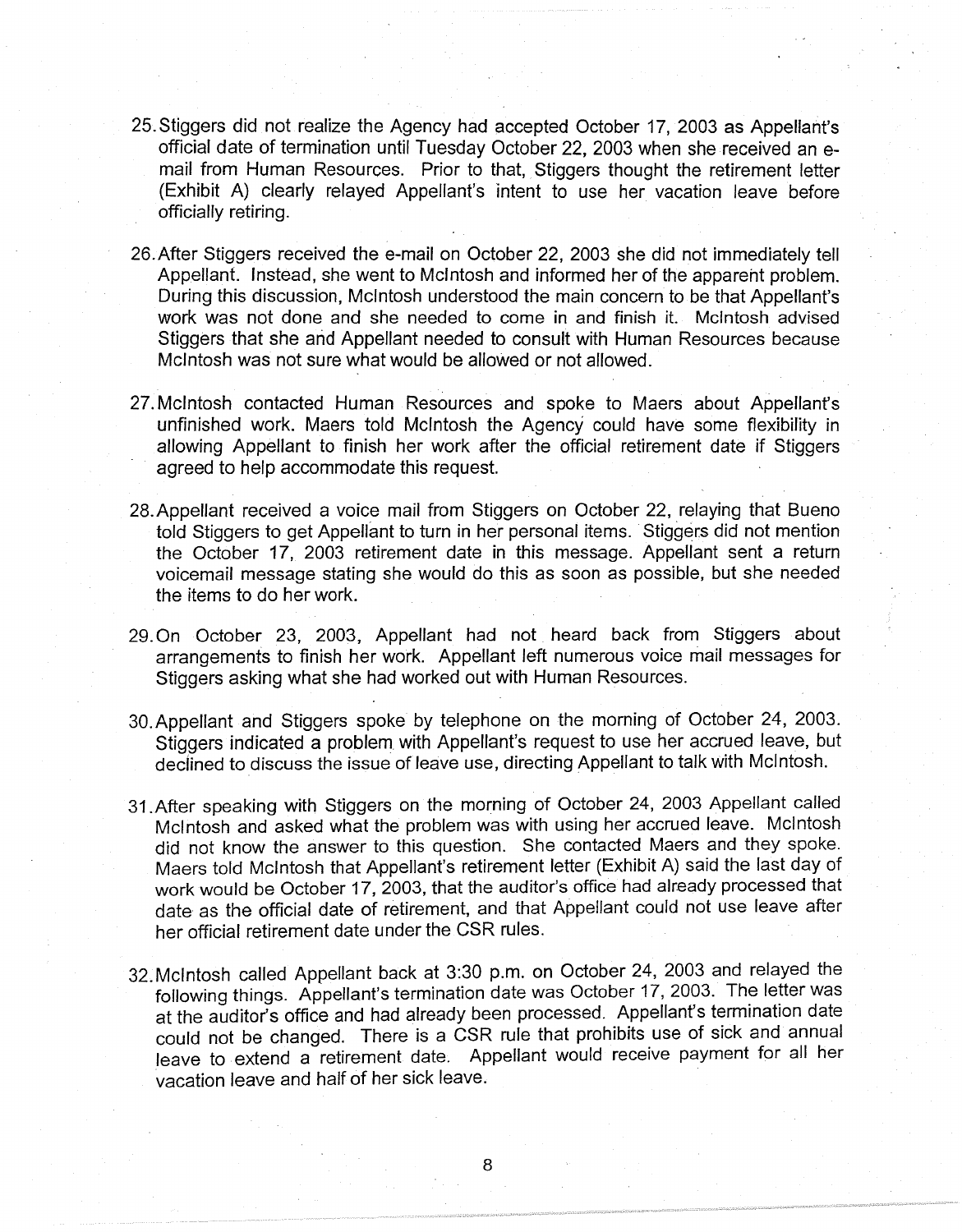- 33. This information took Appellant completely by surprise. She asked McIntosh if she could exercise her right under the DROP plan to convert her sick leave to vacation leave on a one-for-one-hour basis. McIntosh told her she could not. Appellant observed that Stiggers' signature was not being considered as an acceptance of the entire retirement letter (Exhibit A), and McIntosh confirmed this was the case.
- 34.Appellant and McIntosh then discussed Appellant's unfinished work. McIntosh asked Appellant if she could finish her work prior to her exit interview. McIntosh recalls telling Appellant that typically professionals are expected to tie up loose ends before leaving, and the Agency would probably not give Appellant a positive recommendation in the future if there was unfinished work left behind. Appellant asked McIntosh whether she would be compensated for this time and McIntosh responded that Appellant would not be compensated since she had already retired. McIntosh then told Appellant her exit interview was scheduled for Monday, October 27, 2003 at 3:30 p.m. Appellant agreed to come in on October 27, finish her work, and do the exit interview.
- 35. Appellant did not know the Agency was using October 17, 2003 as her official retirement date until her conversation with McIntosh on October 24, 2003. She did not receive any guidance from her supervisors or Human Resources before that call. She immediately called the Denver Retirement Board to tell them October 17, 2003 had been determined to be her official retirement date, not December of 2003 as she originally told them. The individual she spoke with expressed alarm and told Appellant it was urgent to get all her paperwork processed by October 31, 2003.
- 36.Appellant arrived at 11 :30 a.m. on October 27, 2003 and worked until 3:30. She then went to Human Resources for her exit interview. While she waited for her interview, Appellant visited Bueno to turn in her work items. Senior Agency Personnel Analyst Paul Sienkiewicz was in Bueno's office. Bueno told Appellant her retirement letter was "really confusing." Appellant explained her intent to use her vacation leave before retiring to Bueno and Sienkiewicz. They told Appellant that an employee must always work the last day of employment prior to officially retiring. Therefore, if the letter had said she wanted to retire on a certain date in December of 2003, and would like to be on annual leave from October 17 until the day before the retirement date, Appellant's request would have been accommodated.
- 37. Maers remained busy with another employee. At 4:20 p.m. Appellant submitted an exit letter to Sienkiewicz and returned to her office. The exit interview never occurred. Stiggers then asked Appellant to complete a report related to the transfer of Appellant's cases. Appellant agreed, and worked until 8:30 p.m. finishing the report. She then stayed until 10:30 p.m. to clean out her desk and retrieve her personal items.
- 38. Sienkiewicz holds a position of the same classification as Maers (Senior Agency Personnel Analyst). Sienkiewicz read Appellant's letter and found it ambiguous because Appellant stated she wished to stop working on October 17, 2003 but the letter was not clear in terms of what the retirement date was. If Sienkiewicz had been the analyst who received the letter, he felt it would have been incumbent upon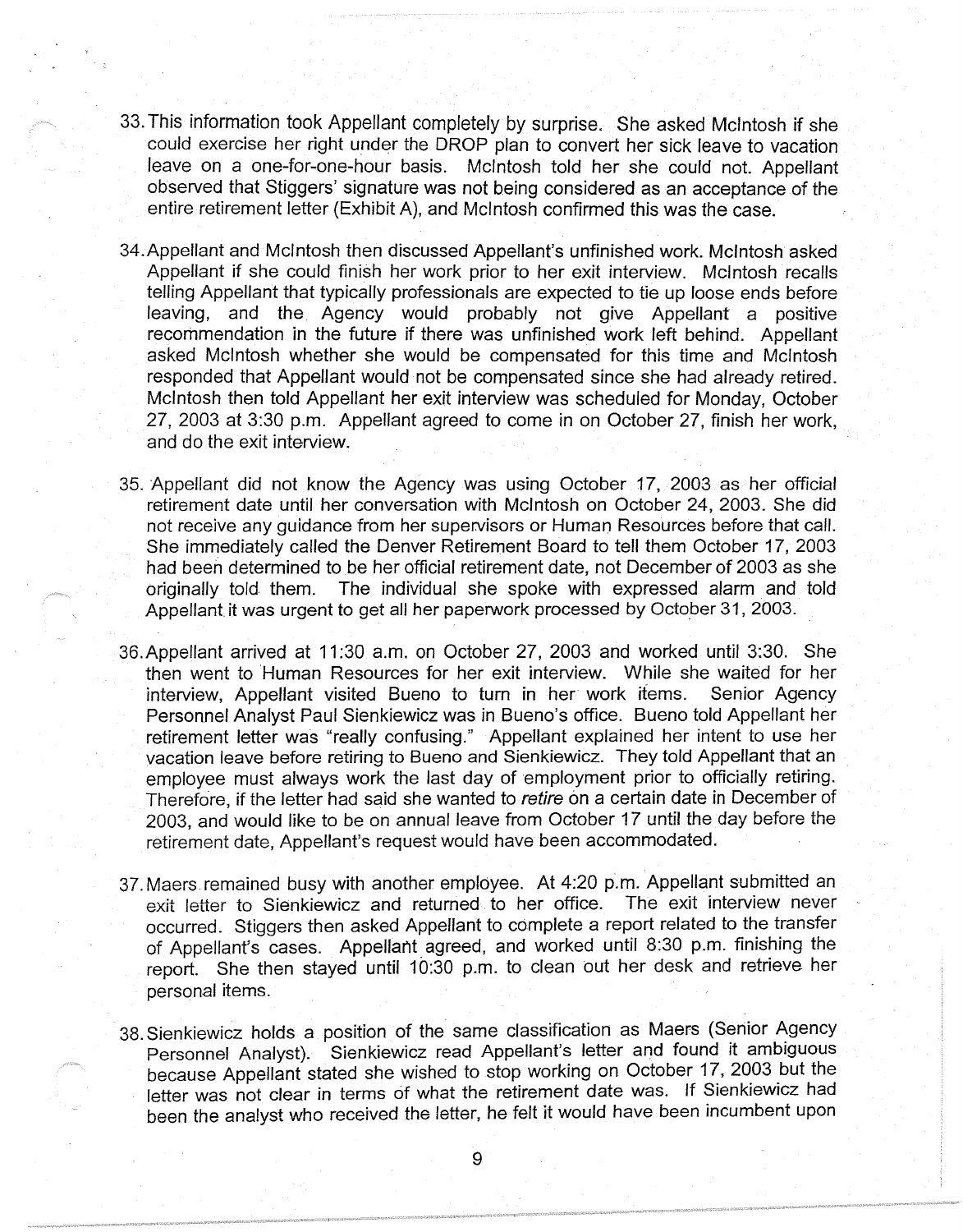him to seek clarification of the employee's intent before forwarding it through the administrative channels responsible for processing retirements.

- 39.Appellant did not fully understand why the request in her retirement letter was not followed until the discussion with Bueno and Sienkiewicz on October 27, 2003. This was the first conversation Appellant had with either Bueno or Sienkiewicz concerning the effective date of her retirement.
- 40.Appellant timely filed this appeal on October 31, 2003, eight days after discovering the effective date of her retirement during her conversation with McIntosh on October 24, 2003.

### **DISCUSSION**

**1. Appellant demonstrated that the retirement date of October 17, 2003 was involuntary, and therefore contrary to the CSR rules.** 

#### **a. Appellant intended to retire in December of 2003 only after using her leave.**

The Agency argues that Appellant waived all her rights to change any of the conditions of her retirement on October 17, 2003 because it was voluntary. The Hearing Officer disagrees.

In order to be "voluntary," an employee has to intend to retire on the date the Agency asserts the retirement took place. However, Appellant established by a preponderance of the evidence that she intended to retire not on October. 17, 2003, but in December of 2003, only after first exercising her DROP benefits by using her leave for an extended vacation. (See, Findings 8 and 9, above.)

Contrary to the implication of the Agency's argument, nowhere in Appellant's retirement letter (see, Exhibit A; Finding 9, above) does Appellant state that she intended to "retire on October 17, 2003." Appellant's statement that she wished to "stop working" on that date is clearly part of her subsequent detailed request to first use the full value of her sick and annual leave time for a vacation, as permitted under the DROP plan, which Appellant also. specifically referenced in the letter (see, CSR 11-39A, Subsections B and C, above).

The Hearing Officer concludes that Appellant intended to retire in December, only after using her accrued leave on vacation.

# **b. Appellant did not know the Agency had processed her retirement as effective on October 17, 2003 until October 24, 2003.**

The Agency's argument that Appellant intended to retire on October 17, 2003 presumes that Appellant knew she retired on that date. However, Appellant's own actions corroborate her claim that she was ignorant of the fact that she had "retired" on that date until seven days later on October 24, 2003. (See, Findings 8, 22, 23, 28, 29, and 31 through 36, above.) Only after a conversation with Bueno and Sienkiewicz on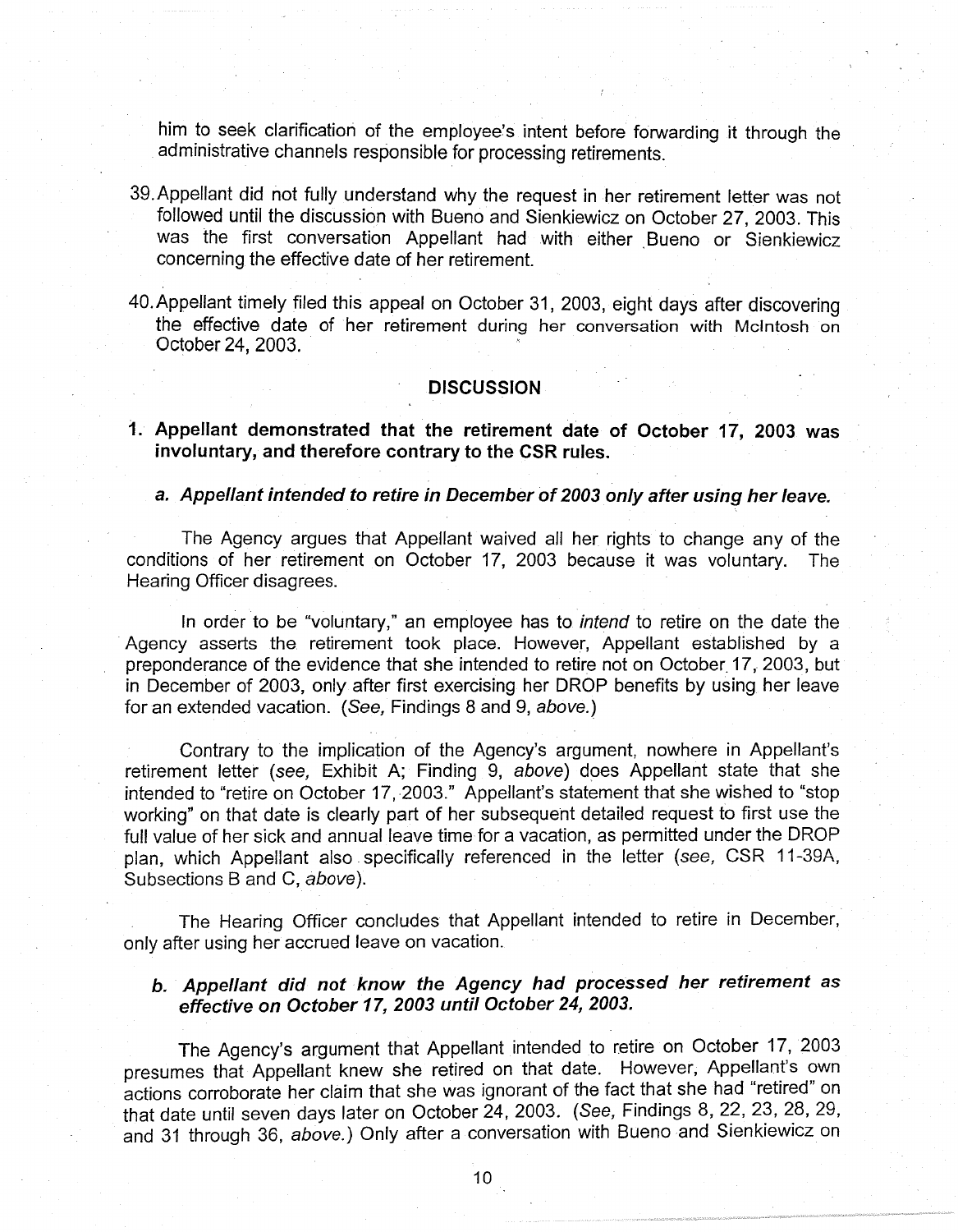October 27, 2003, ten days after her ostensible "voluntary" retirement date, did Appellant get some explanation for the reason her request to take her vacation prior to retiring, as the DROP plan permitted, was denied. (See, Finding 36, above.)

The Agency points to the testimony of payroll clerk Doreen Romero, who testified she called Appellant in early October of 2003 after receiving Appellant's retirement letter, and explained that Appellant could not use leave after her official retirement date. Therefore, the Agency argues, Appellant knew before October 17, 2003 that this would be the date she was retiring.

The Hearing Officer finds Romero's testimony unpersuasive and somewhat· lacking in credibility. Whereas Romero first testified she "talked with" Appellant in early October, she later changed her testimony to assert that she actually only "left a message" presumably on Appellant's phone. Romero ultimately admitted during her testimony that she did not actually speak in person with Appellant until October 27, 2003, the day Appellant also spoke with Bueno and Sienkiewicz.

Furthermore, there is no indication that Appellant ever actually received this message. Appellant credibly testified that she has "wracked her brain" for some recollection of any such conversation/message, but is certain that Romero must be recollecting a conversation with someone else because she recalls no such communication. The credibility of Appellant's assertion is supported by all of her actions indicating she believed she was still an employee and did not know the Agency had processed her retirement as effective on October 17, 2003 until her. telephone conversation with McIntosh on the afternoon of October 24, 2003.

In light of this evidence, it is clear that Appellant did not know she had retired until well after the date in question. Therefore, the Hearing Officer concludes her retirement on that date cannot be considered "voluntary."

### **c. Appellant did not ratify her retirement date by failing to rescind her retirement.**

The Agency further argues that Appellant's failure to "rescind" her retirement indicates she has ratified the date of October 17, 2003. The Agency asserts this renders the date voluntary. The Hearing Officer disagrees.

Appellant has never indicated she "changed her mind" about her decision to retire. It is the date of retirement that she calls to issue, not the act of retiring itself. This issue was created by the Agency's selective interpretation of her retirement letter. Appellant correctly challenged the Agency's interpretation by filing this appeal. There was no need to rescind the letter itself. Furthermore, Appellant can hardly be seen to "ratify" the date of her retirement when this issue is at the center of her challenge on appeal.

The Hearing Officer concludes that Appellant's retirement on October 17, 2003 was involuntary in violation of CSR 19-10 b). Therefore, the Agency's action was contrary to rule or law. See, Renteria, above.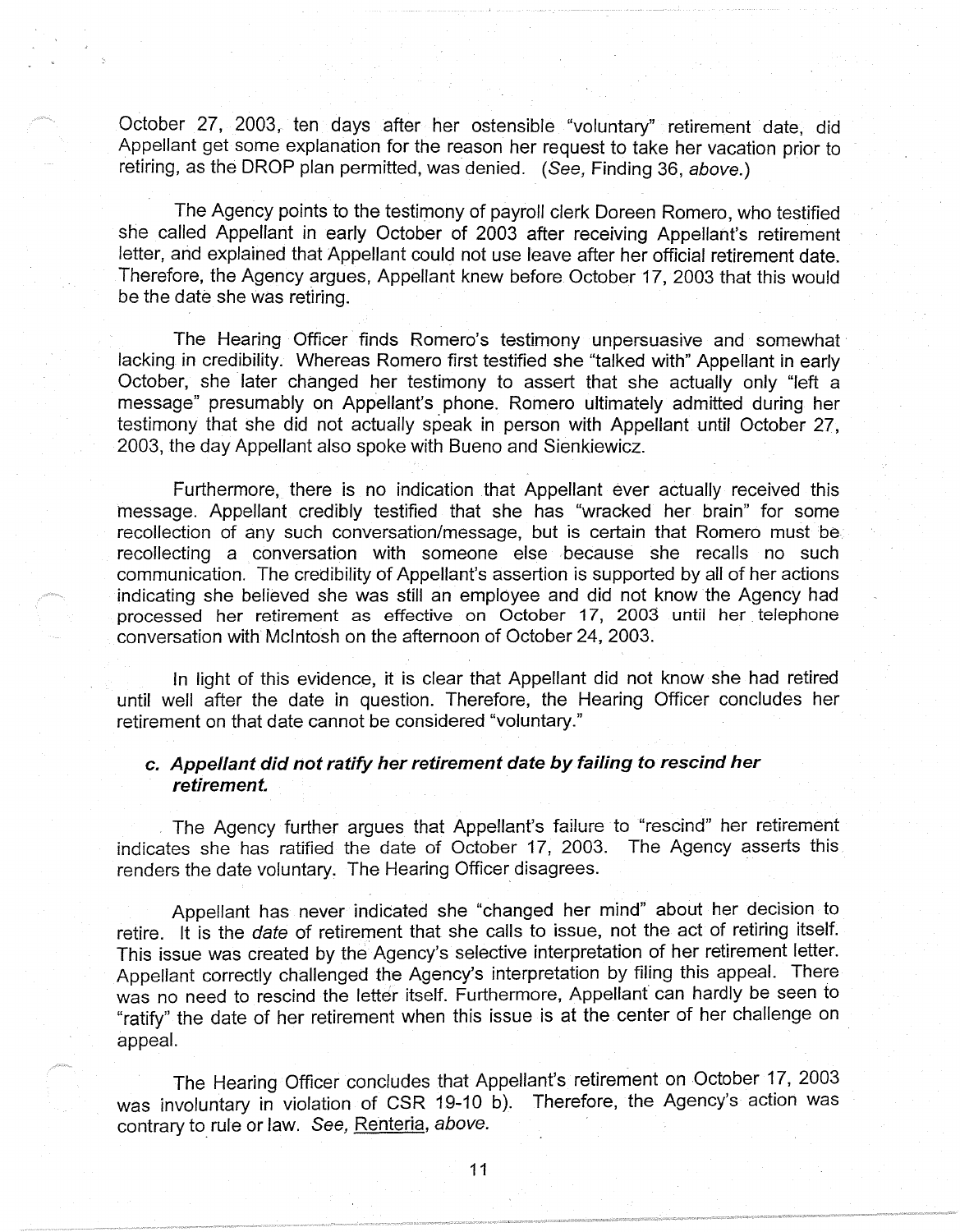# **2. Appellant has demonstrated that the Agency's action was arbitrary and capricious.**

#### **a. Appellant attempted to follow the required procedures.**

It is undisputed that City employees can and do use their accrued leave for extended vacations prior to officially retiring. It is undisputed that under the DROP plan an employee can convert his or her entire sick leave bank for use as vacation leave prior to retirement, rather than retire without using the sick leave and lose half its value.

The Agency argues that while an employee is expected to arrange leave use prior to retiring with the supervisor, the employee is ultimately expected to work directly with Human Resources concerning her retirement plan. The Agency asserts that Appellant failed to do this, and therefore any misunderstanding of the intent of her letter was her responsibility.

The Hearing Officer finds this argument unpersuasive. Appellant did begin by consulting with her immediate supervisor about her retirement and vacation plans. (See, Findings 8 and 9, above.) While Appellant was still in the process of working out her initial vacation plans with her supervisor, Human Resources hastily processed Appellant's retirement request based on an alleged ambiguity in her retirement letter before Appellant began consulting with them concerning her eventual retirement. (See, Findings 13 through 17, above.) By the time Appellant discovered she was not retiring sometime in December, it was too late.

The Hearing officer concludes that Appellant attempted to follow the required procedures.

### **b. Appellant's failure to work with Human Resources is the direct result of the Agency's premature processing of Appellant's retirement.**

The Agency argues that its interpretation of Appellant's retirement letter, and therefore its actions in reliance on that interpretation, were reasonable. The Hearing Officer disagrees.

In her letter (Exhibit A; see also, Finding 9, above), Appellant specifically requested permission to use her leave under the DROP rules (see, CSR 11-39A, subsection B, above). She further referenced exercising that right in November of 2003, well after the date of October 17, 2003, and expressed her wishes to use her annual leave prior to that time. Furthermore, the letter referenced exhausting all this leave in December. It is apparent that the only reason Appellant did not specify the exact date in December she intended to retire was because of a five-day discrepancy in her annual leave accrual, which needed to be resolved before a specific retirement date could be determined.

Despite Appellant's lengthy, detailed explanation of her wishes to utilize her accrued leave, the responsible Agency officials chose to ignore this entire portion of the letter. Instead it focused exclusively on the first two sentences: "I wish to retire from my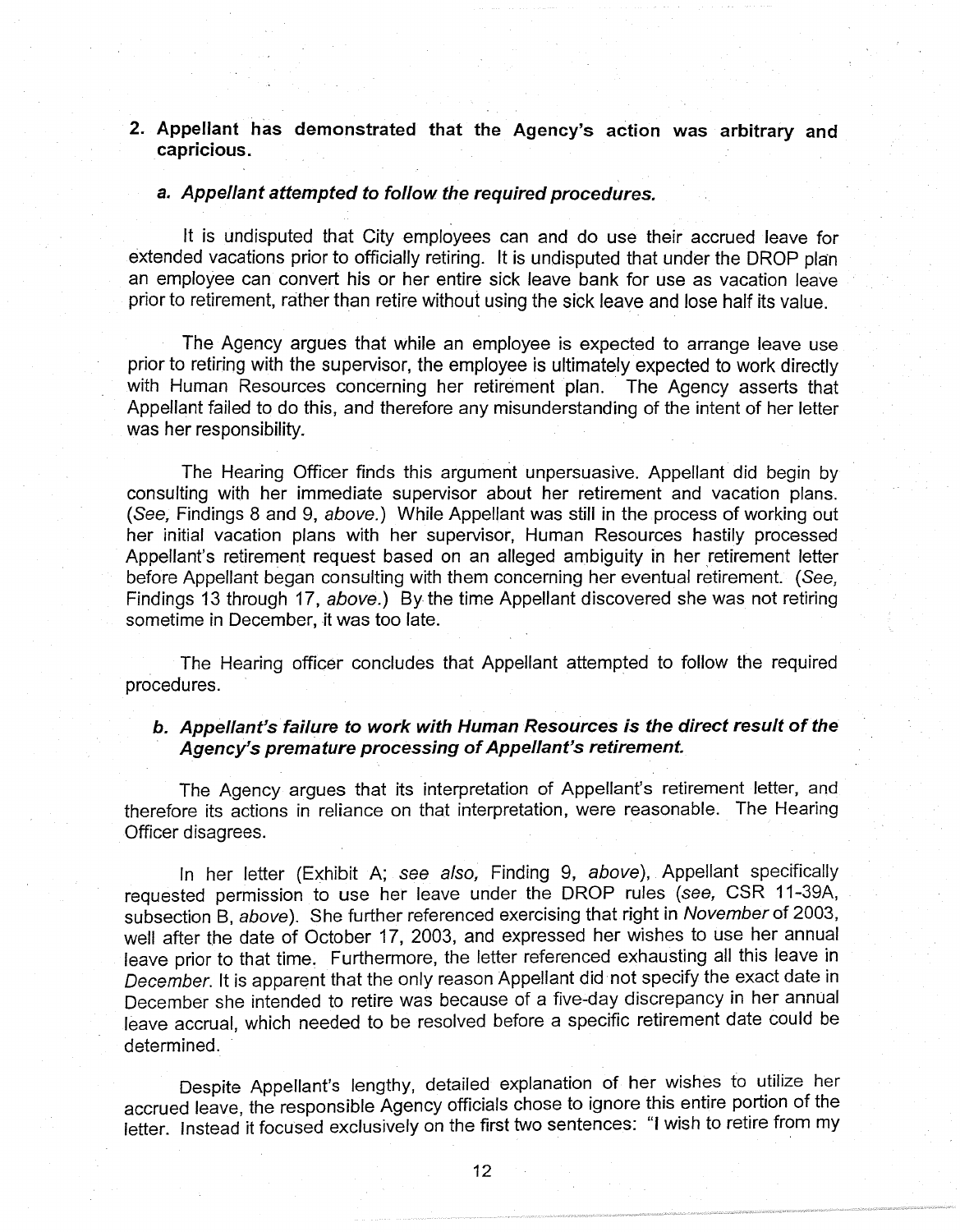employment with Denver Human Services. I would like to stop working on October 17, 2003." Human Resources then processed Appellant's retirement without responding to Stiggers' calls for guidance until after the letter was processed. (See, Findings 15 and 17, above.) Thereafter, Human Resources and upper management told Appellant and her supervisor that what Appellant requested was prohibited since she had already "retired" and that nothing could be done to change Appellant's retirement date. ( See, Findings 17, 25, and 32 through 34, above.)

Sienkiewicz admitted that as a Senior Personnel Analyst, he found Appellant's letter ambiguous because Appellant was not clear about what her desired retirement date was. Sienkiewicz further admitted that if he had been the Analyst in receipt of the letter, it would have been incumbent upon him to seek clarification of Appellant's intent before proceeding. If the Agency had clarified Appellant's intentions before processing her retirement, or responded to Stiggers' requests for guidance before October 17, 2003 came and passed, it would have discovered that what Appellant had actually requested was acceptable but for the Agency's erroneous interpretation of Appellant's request. It did neither of these things.

. Thus, the only reason Appellant allegedly did not approach Human Resources in time was because she reasonably thought she had approximately two months to sort out the leave discrepancies, determine her specific retirement date and process all the necessary paperwork with Human Resources. This was not true only because of the Agency's failure to act in a reasonable manner.

## **c. The Agency failed to use reasonable diligence, failed to candidly consider. the evidence before it, and acted in such a manner as to compel a contrary conclusion.**

The Agency argues that it proceeded with due diligence in its attempts to communicate the problem to Appellant. It asserts that Human Resources employees Romero and Bueno did try to contact Appellanf before October 17, 2003. The Hearing Officer is unpersuaded by this assertion for several reasons.

Romero's testimony only establishes that Human Resources actually identified an alleged problem with Appellant's retirement letter up front. Yet they proceeded to process that letter after leaving messages of uncertain content and fate, without assuring someone in Human Resources actually spoke with Appellant about the problem.

The Agency further points to Bueno's testimony that she allegedly called Appellant on October 20, 2003 and told her she could not use vacation time after her official retirement date. Yet Appellant credibly denies having any conversation with Bueno until the afternoon of Monday, October 27, 2003. Once again, all of Appellant's actions clearly corroborate her own assertion of ignorance about the problem until speaking with McIntosh on October 24, 2003.

In addition, even if Bueno had discussed this issue with Appellant on October 20 as Bueno asserts, this would still have been after October 17, 2003 when the retirement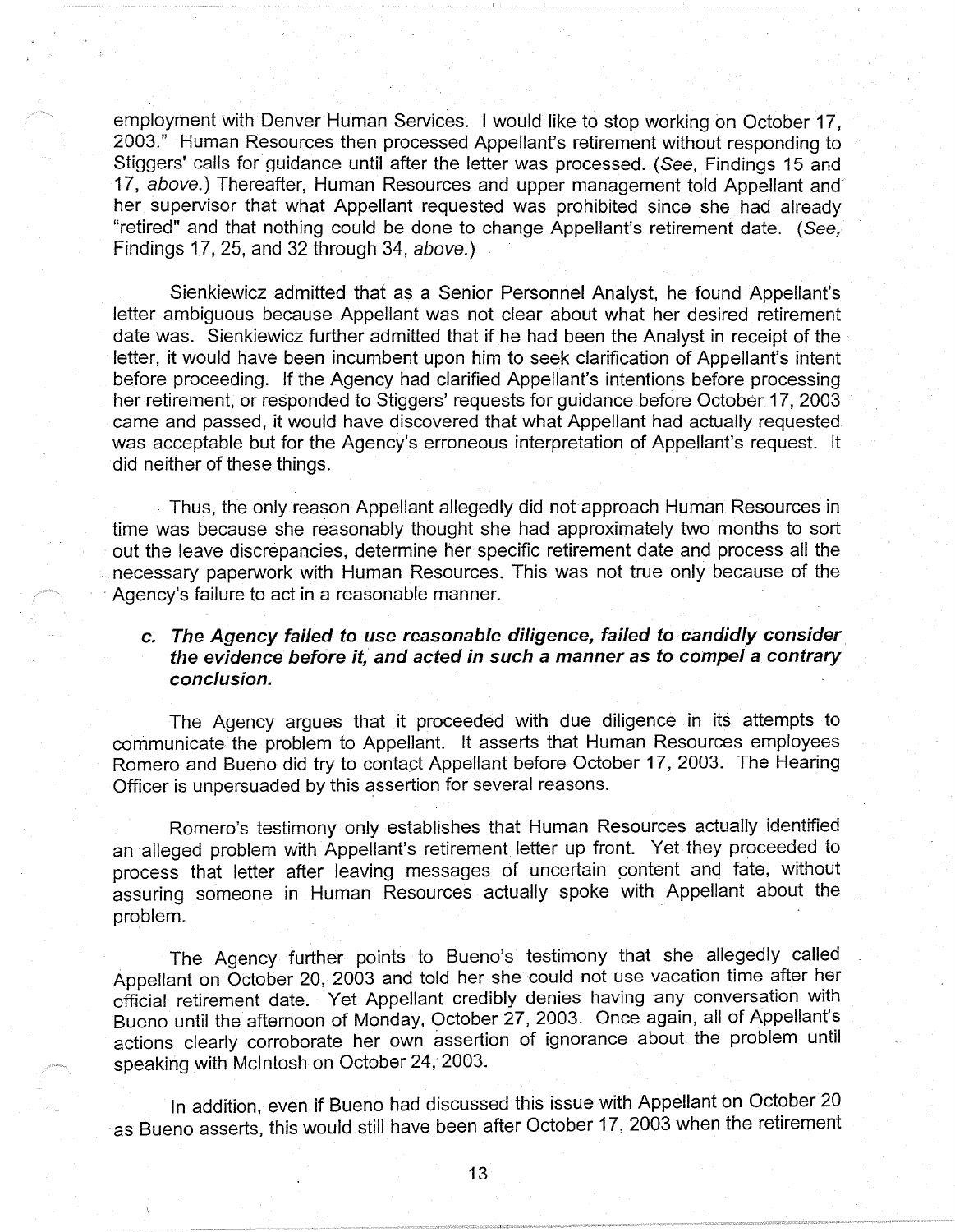had already been processed as effective and, as the Agency argues, it was too late to change the date. By the Agency's own theory of the case this alleged conversation would have made no difference.

The Hearing Officer concludes that the Agency neglected to use reasonable diligence and care to procure the evidence it needed to process Appellant's retirement request. See, Lawley, above. At best, in the face of her specific request to exercise her DROP rights, any ambiguities created by Appellant's stated wish to "stop working on October 17, 2003" should have prompted the Agency to get clarification from Appellant and her supervisor about the intent of the letter before processing it, or at least responded to Stiggers' calls for help first.

At worst, the Agency actually manufactured the alleged ambiguity in Appellant's otherwise clear intent by ignoring every part of the retirement letter except for the date of October 17, 2003, which date was clearly when Appellant wished to begin a vacation to which she was legally entitled. To interpret the letter as the Agency did deprived Appellant of the right she requested to exercise in that same letter. The Agency therefore failed to give candid and honest consideration of evidence already before it. See, Lawley, above.

The Agency's insistence on using a date inconsistent with the entire text of the letter, and its failure to seek any clarification, are unreasonable to the point that the Hearing Officer is compelled to reach a contrary conclusion. See, Lawley, above. This result is underscored by the fact that the Agency implicitly threatened Appellant with a poor reference should she not complete unfinished work, despite its refusal to pay her because its own actions compelled her retirement before she was ready.

For these reasons, the Hearing Officer concludes that the Agency's imposition of the retirement date of October 17, 2003 was arbitrary and capricious.

#### **3. Determination of a remedy.·**

The Agency argues that Appellant is not entitled to any remedies because she voluntarily retired on October 17, 2003 and has already been paid accordingly. The Agency argues that any further reimbursement would be in violation of Executive Order 78 (above). However, the Hearing Officer's conclusion that Appellant did not voluntarily retire on October 17, 2003 renders that ordinance inapplicable to the period between October 17, 2003 and the date Appellant intended to retire.

The Hearing Officer has the authority to affirm, modify or reverse the Agency's action. CSR 19-27. The Hearing Officer is responsible for determining the appropriate remedy as part of her modification authority. In this case, the appropriate remedy is the re-determination of Appellant's retirement date, and reimbursement of any pay and benefits due. The processing of a retirement request is an administrative function which must be completed by the Agency's Human Resources Department. Appellant's new retirement date shall be re-determined, and Appellant reimbursed accordingly, as ordered below.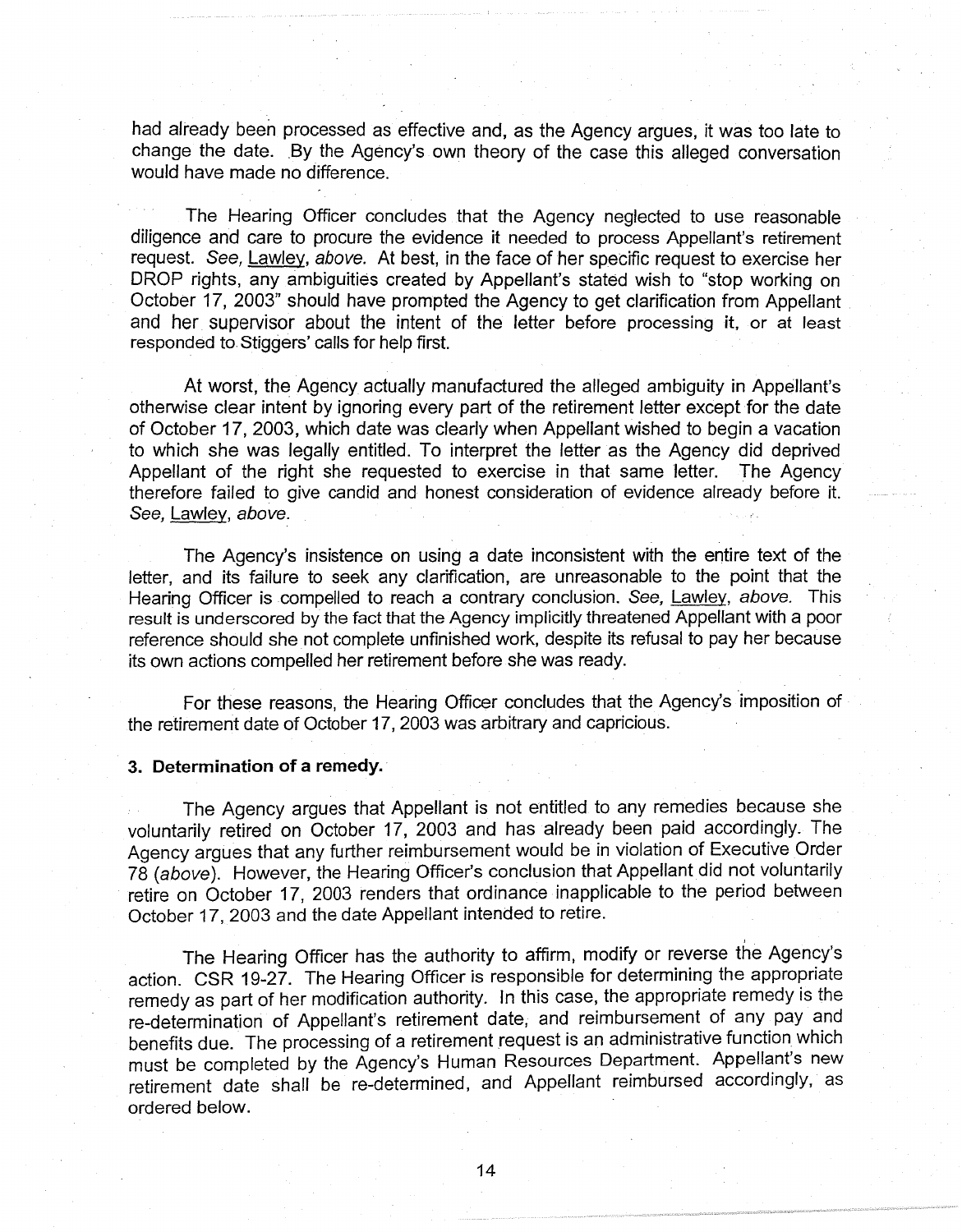### **CONCLUSIONS OF LAW**

- 1. The Hearing Officer has jurisdiction to hear this case, render a decision and order a remedy.
- 2. The burden of proof is on Appellant to prove the Agency's administrative action in processing her retirement as effective on October 17, 2003 was' arbitrary, capricious, or contrary to rule or law.
- 3. Appellant has shown that the Agency's action in processing her retirement as effective on October 17, 2003 was arbitrary, capricious, and contrary to rule or law.

#### **ORDER**

Based on the Findings and Conclusions set forth above, the Agency's action is REVERSED.

This case is REMANDED to the Agency, which is ordered to MODIFY Appellant's official date of retirement in all personnel and administrative files and databases ordinarily containing such data, and reimburse Appellant based on the new retirement date.

1) The new retirement date shall be re-determined to include the following:

- a. The full value of sick leave hours accumulated prior to October 17, 2003 which Appellant would have been entitled convert and to use for vacation leave, assuming the Agency acted on her request to exhaust all her leave on vacation prior to officially retiring.
- b. The full value of any additional sick and annual leave hours Appellant would have been entitled to accrue, convert and and use for vacation leave from October 17, 2003 to the new retirement date.
- c. One additional day to represent Appellant's final working day.
- 2) The Agency is further ORDERED to calculate and restore any such appropriate pay and benefits to Appellant based on the newly calculated retirement date that have not already been paid. The calculation of the amount of this reimbursement is specifically to include:
	- a. Four hours personal paid leave taken on October 20, 2003.
	- b. Fourteen hours of work performed, including 6 hours on October 18, 2003 and 8 hours on October 27, 2003.
	- c. The full value all annual and sick leave hours not already paid, specifically to include the value of all sick leave lost because Appellant was paid for half its value, as well as the full value of any annual and sick leave hours that Appellant would have accrued from October 17, 2003 through the new retirement date.